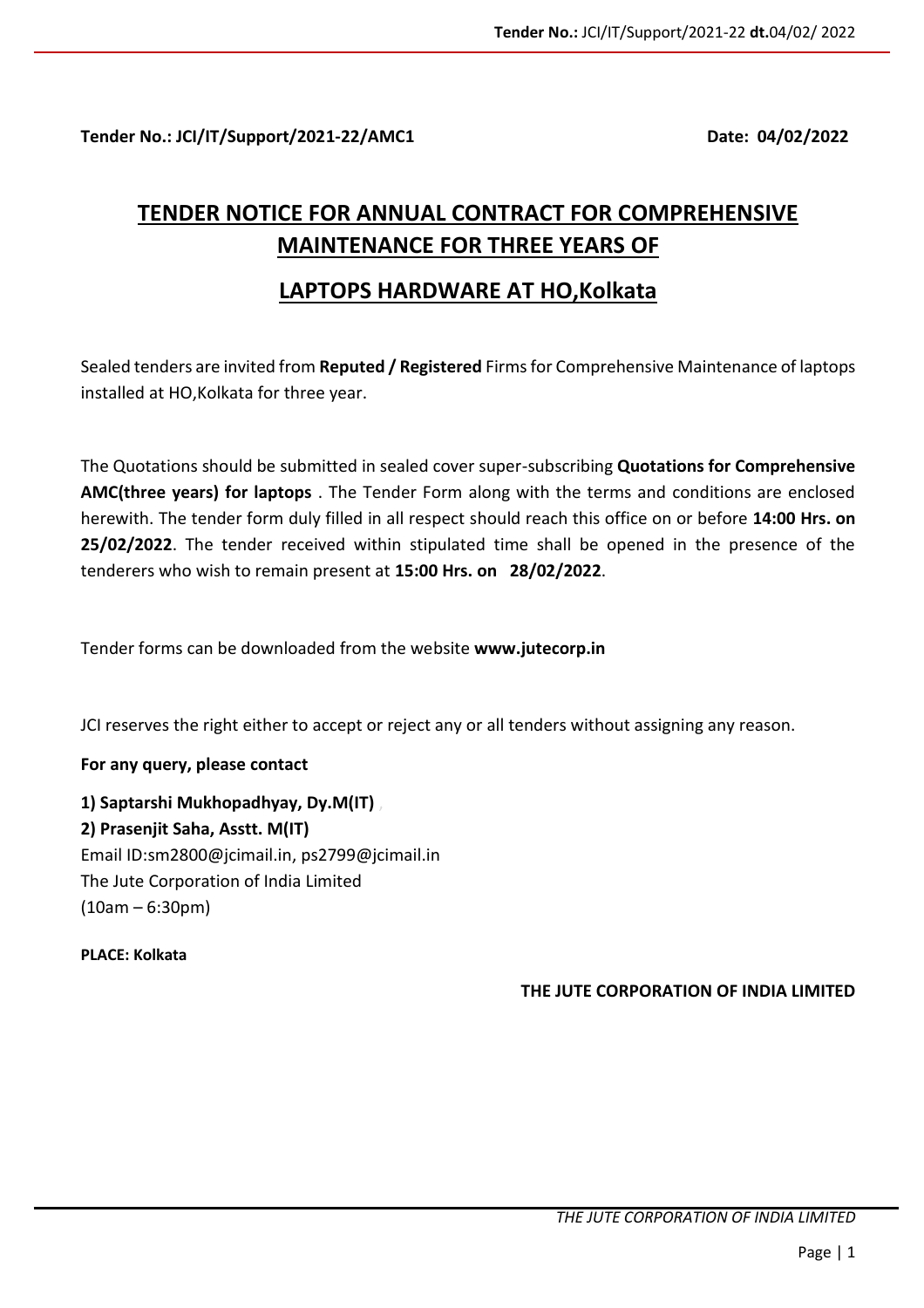# **Section – I: Invitation for Bids**

- 1. Sealed tenders are invited from Reputed / Registered Firms for Comprehensive Maintenance of laptops installed at HO, Kolkata.
- 2. Bidders are advised to study all **Pre-qualification aspects, technical instructions, financial instructions, forms, terms and specifications** carefully before submission of the duly filled tender document. Failure to furnish all information required in the Tender Document or submission of a bid not substantially responsive to the Tender document in every respect will be at the bidder's risk and may result in **the rejection of the bid**.
- 3. Sealed offers prepared in accordance with the procedure enumerated in **Clause 1 of Section II** should be submitted to The Jute Corporation of India Limited, not later than the date and time laid down, at the address given in the schedule for invitation to Tender under **Clause 11 of Section-I**.
- 4. The Tender Document can be downloaded from the web sites **www.jutecorp.in.** The downloaded Tender Document must be accompanied by a separate Demand Draft of Rs. 1000/- (being the cost of the Tender) in favour of the "THE JUTE CORPORATION OF INDIA LIMITED" along with the EMD Fee in EMD Bid. Bid of the Tender will be considered only on receipt of Cost of Tender.
- 5. The tender should be submitted in three cover systems i.e. (a) EMD Bid; (b) Technical Bid; and (c) Financial Bid. There should be proper indication of the contents on each envelope as indicated in **Clause 6 of Section-II**.
- 6. JCI reserves the right to reject any or all tenders without assigning any reason whatsoever.
- 7. The tenders will be opened on the date and time indicated in the presence of tenderers, if any, present on the occasion.
- 8. All damaged or unapproved goods shall be returned at the bidder's risk and cost and the incidental expenditure thereupon shall be recovered from the concerned party.
- 9. Printed conditions of the firm sent along with the quotation, if any, shall not be binding on JCI.

#### **10. Schedules for Invitation to Tender**

 a) Tender should be dropped at the Tender Box kept at the Reception of JCI Office and must be addressed to:

**The Jute Corporation of India Limited,**

## **15N, Nellie Sengupta Sarani,**

## **Hudco Building, 7Th floor,Kolkata -700087**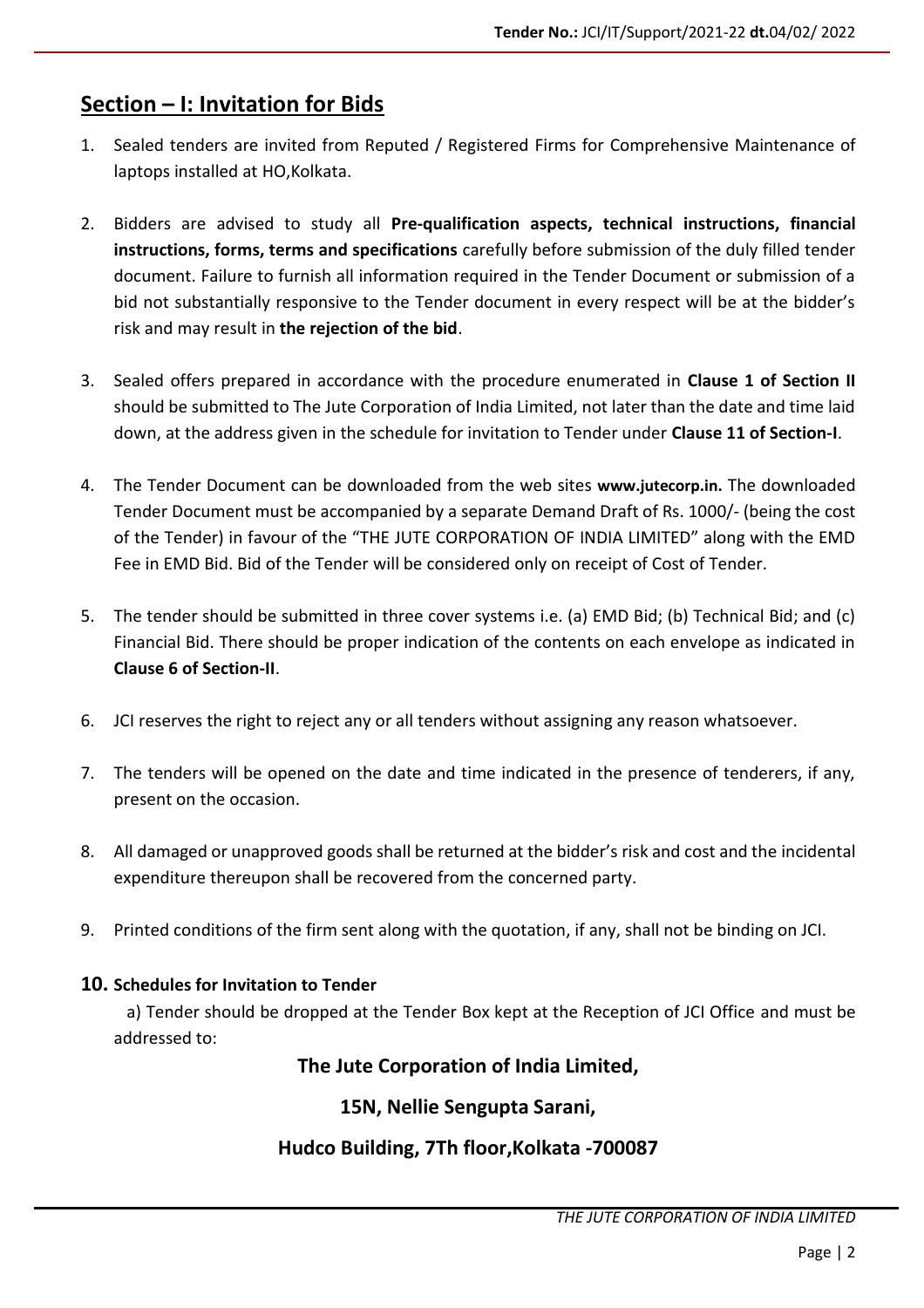b) Pre Bid Meeting Date\*: 11/02/2022 17:00Hrs

c) Latest time and date for receipt of Tender: 25/02/2022 14:00Hrs

d) Place, Time and Date of opening of EMD bids:

Place: JCI HO

Date &Time: 28/02/2022 15:00 Hrs.

e) Date till which the bid will be valid:

90 days from the opening of Financial Bid.

f) JCI shall not be responsible for any postal delay about non-receipt/non-delivery of the documents.

\*If may be conducted through Video Conferencing (VC)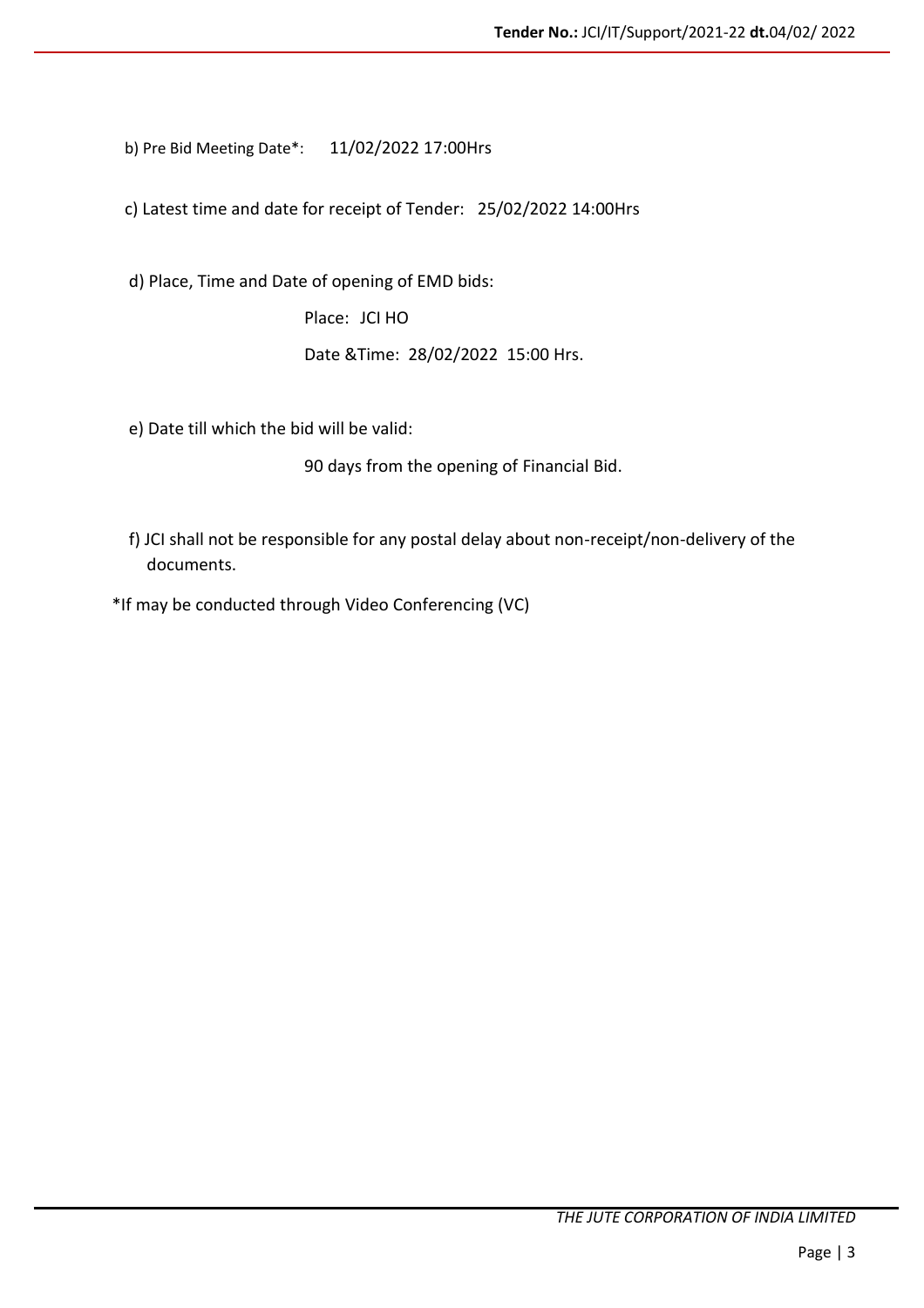# **Section – II: Instruction to the Bidders**

#### **1. Procedure for submission of Bids**

- 1.1 It is proposed to have a Three Cover System for this tender
	- a) EMD Bid in one cover duly super scribed as **'EMD Bid'**
	- b) Technical Bid in another cover duly super scribed as **'Technical Bid'**
	- c) Financial bid in another cover duly super scribed as **'Financial Bid'**
- **1.2** All three EMD, Technical and Financial bids, should be put in a single sealed cover super scribing **"TENDER FOR IT SUPPORT AT H.O. – 2022**"
- **1.3** The cover thus prepared should also indicate clearly the name and address of the tenderer to enable the Bid to be returned unopened in case it is declared "Late".

#### **2. Cost of Tender**

Cost of the Tender is Rs.1000/- The bidder shall bear all costs associated with the preparation and submission of its Bid, regardless of the conduct or outcome of the Tendering Process.

#### **3. Pre-Qualification Criteria**

1. The bidder should have completed at least 1(one) project of similar capacity (covering present scope of work) of value not less than 1.5lacs per annum in each of last three financial year completing 31<sup>st</sup>March, 2021.

Or

The bidder should have completed at least 2 (two) projects of AMC of similar capacity of value not less than Rs. 1 lacs per annum in each of last three financial year completing 31st March,2021.

Or

The bidder should have completed at least 3 (three) projects of AMC of similar capacity of value not less than Rs.0.75 lac per annum in each of last three financial year completing  $31^{st}$  March, 2021.

- 2. Bidders must submit self-attested copy of relevant work order / work completion certificate issued by client/customer in support of submission against pre-qualification criteria.
- 3. Any non-compliance as regards matching with pre-qualification criteria may summarily result to rejection of the bid.

**The Pre-Qualification Criteria to be submitted in a separate envelope in the technical bid envelope and superscribed as Pre-Qualification criteria.**

**4. Clarification of Tender Document**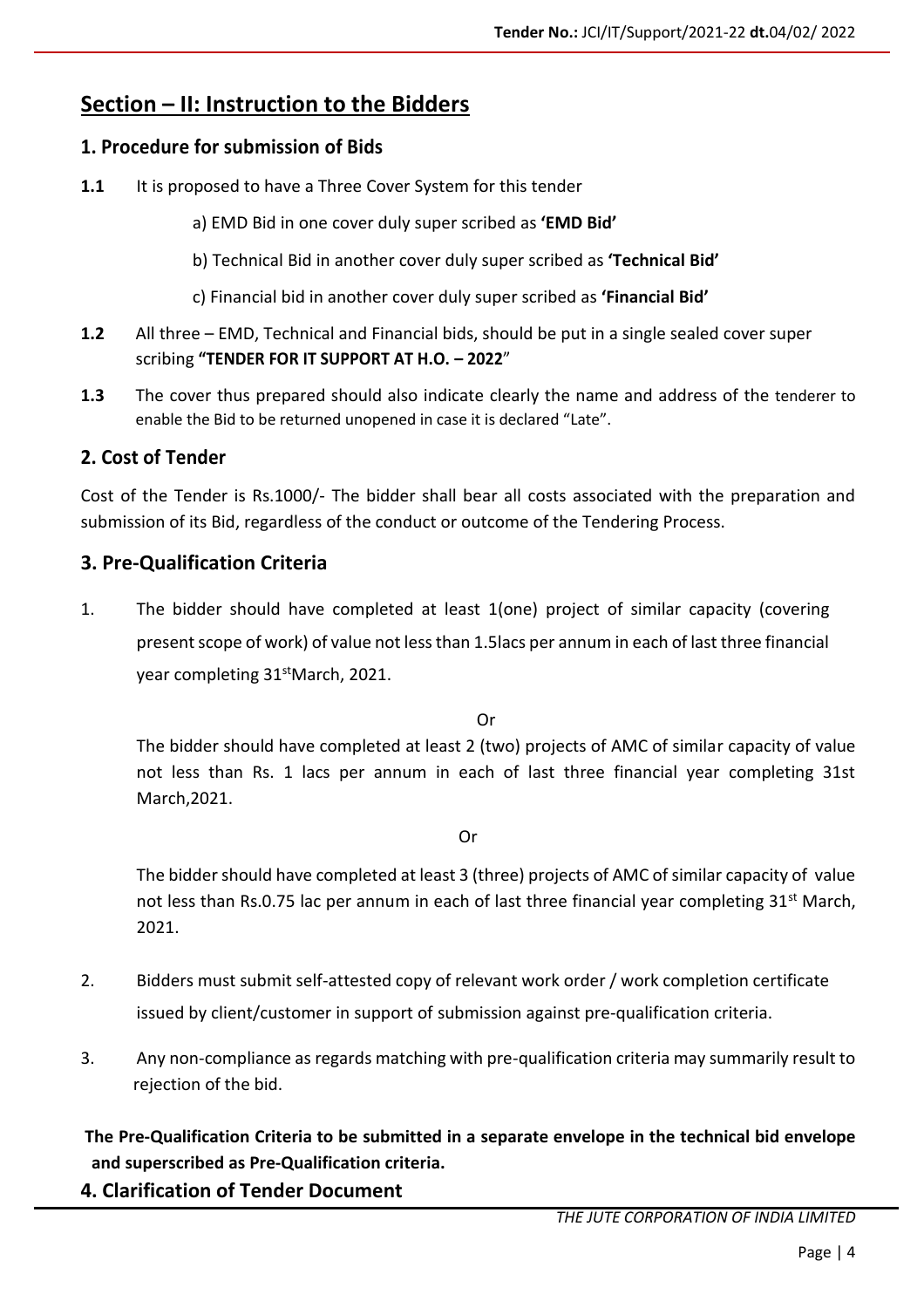A prospective bidder requiring any clarification of the Tender Document may notify JCI in writing at the Corporation's mailing address mentioned above.

#### **5. Amendment of Tender Document**

- **4.1** At any time prior to the last date for receipt of bids, the client may for any reason, whether at its own initiative or in response to a clarification requested by a prospective bidder, modify the Tender Document by an amendment.
- **4.2** The amendment will be displayed on the web sites www.jutecorp.in at least five working days prior to the opening of technical bid and will be deemed to have been notified to all concerned by all means.
- **4.3** In order to afford prospective Tenderers reasonable time in which to take the amendment in to account in preparing their bids, the Client may, at its discretion, extend the last date for the receipt of the Bids.
- **4.4** The contract will be valid for a period of one year and the rates quoted will remain in force for the full period of the contract.
- **4.5** This Tender is non-transferable.

#### **6. Language of Bids**

The bid prepared by the Tenderer and all correspondence and documents relating to the Bids exchanged by the Tenderer and the Client, shall be written in English language.

#### **7. Documents comprising the Bids**

The Bids prepared by the Tenderers shall comprise of following components: -

#### **a) EMD Bid shall consist of the following:-**

- I.) Demand Draft of Rs.1000/-towards Tender Document Fee.
- II.) Earnest Money Deposit NIL

Any claim of exemption from submission of tender documents fees and/or EMD as per policy of Govt. of India applicable to MSME/SSI/NSIC/registered entities/public sector undertakings will be considered only on submission of self-attested copy of relevant exemption/registration certificate under the cover of EMD bid.

#### **b) Technical Bid shall consist of the following:-**

- I.) Copy of valid Trade Licence.
- II.) Copy of Permanent Account Number (PAN).
- III.) Self Certified Detail Income Tax Returns for last three years
- IV.) Proof of Annual Turnover of Rs. 25 lakhs for the last three years ending  $31<sup>st</sup>$  March, 2021 duly certified by Auditor.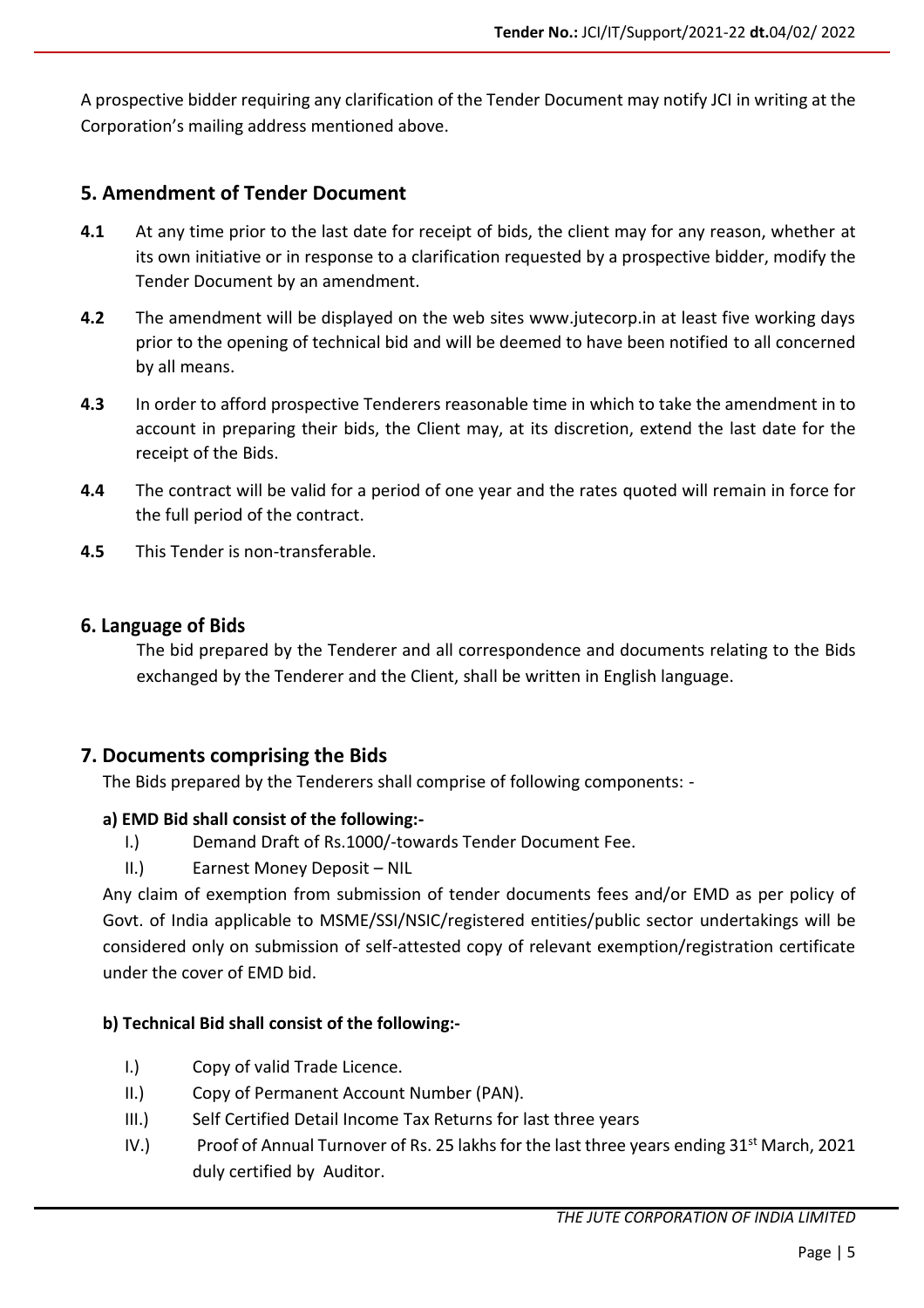- V) List of contract in hand with copy of work orders, completion certificates of assignments completed.
- vi.) Copy of ESI and PF Registration Certificate
- vii.) Copy of GST Registration Certificate
- VIII.) Bank Account Number and IFS Code.
- Ix.) One cancelled cheque.
- X.) Cost of tender document.
- XI.) Complete tender document each page duly signed &stamped as a token of its understanding/acceptance.
- XIII.) An undertaking in bidder's letter head stating that it is not blacklisted by any Ministry/ Department of the Government of India or any PSU or any other organization during last 3 years ending  $31<sup>st</sup>$  March, 2021.
- XIV) The Vendor must have support office/ Branch office at Kolkata, a self-certified letter containing the office address, contact phone numbers, Mobile Numbers, Email Ids and contact person name should be attached along with tender. Non-submission of above information/incomplete documentation shall invalidate the bid and would be summarily rejected.

#### **c) Financial Bid consisting of the following:-**

Bid prices duly filled, signed and complete as per the format **(Section-IV).**

#### **8. Evaluation**

- a) Those who qualify as per **"Pre-Qualification"** clause, their **technical bid** will only be opened.
- b) Those who qualify in the Technical Bid, their Financial Bid will be opened and evaluated on lowest total quoted basis.

**9. Submission of Performance Security :-** The performance security of 3% of the total order value to be submitted by the successful bidder in the form of demand draft

## **Section – III: General Terms & Conditions**

#### **1. Comprehensive Maintenance of Computers, Printers and Hardware**

- a) The successful bidder will have to provide support for Laptops installed at above premises. **(Listed in Annexure-I)**
- b) Maintenance contract will be awarded for a period of three year.
- c) Maintenance Contract shall consist of Quarterly Preventive Maintenance plus any No. of break down calls as per complaint lodged.
- d) Quarterly Preventive Maintenance shall include
	- i. Complete Hardware Diagnostic Check
	- ii. Operating System Diagnostics
	- iii. Disk Defragmentation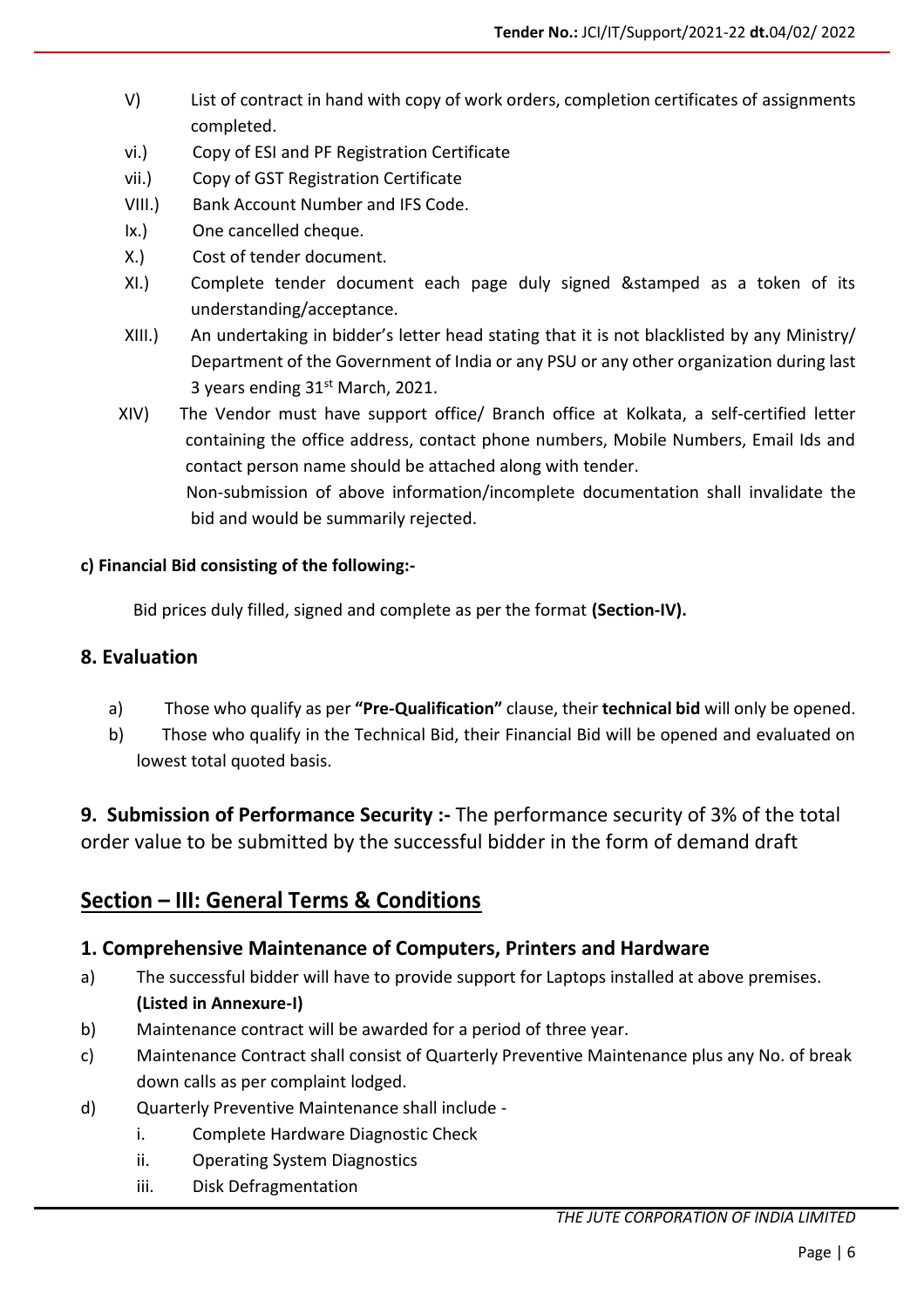- iv. Delete unneeded temporary files
- v. Updates and patches to operating system installed
- vi. Compressed air cleaning of system case and fans
- vii. Check and tighten loose cards and connections
- viii. Verify current and updated anti-virus
- e) Payment will be released on quarterly basis in against the contract annual amount within 15 days on completion of the quarter on receipt of bill and certification of job completion by concerning department of JCI. The AMC Charges may be paid in a four(4) quarterly instalments after completion of each quarter and after submission of original invoice.
- f) JCI's decision shall be final & binding to all. JCI reserves its right to accept or reject any of the quotations without assigning any reason thereof.
- g) Interested bidders may visit our office to see present Systems before submitting the tender.
- h) Under comprehensive maintenance contract, the contract awarded party will have to use only original spare parts of same make & model no. or with higher configuration. Duplicate parts will not be accepted in any case. In case of repeated problem, the same must be replaced immediately with new part.
- i) The bidder which quotes the lowest rate and found fit for awarding the work order by JCI, shall have to enter into an agreement on Non-judicial stamp paper with The Jute Corporation of India Limited for above work after receiving the work order.
- j) Service will be provided only at our office premises during 10 a.m. to 6:30 p.m. between Mondays to Friday.
- k) Complaint lodged by 2 pm between Mondays to Friday must be solved on the same day of lodging the same, if a complaint lodged after 2 pm, must be solved within 11 am on next day (including Saturdays). Otherwise from the second day Rs.450/- per day per hardware penalty may be charged maximum up to 2 calendar days from submitted quarter bill.
- l) After attending the call the bidder is responsible to repair the solution within 24 hours and if it has taken more than 24 hours to repair the solution without any rigid ground, Rs. 450/- will be deducted from the next day up to 4 calendar days from the submitted quarter bills. And it is also to be noted that in between if office has to call alternative arrangement then the bidder is responsible to pay the bills for alternative arrangement or office has every right to cancel the contract and forfeited the Performance Security Amount. The vendor shall depute adequate no. of will equipped engineer who can maintain the equipments provided in section III and they should be specialised in repairing and maintain Laptops.
- m) The defective parts will have to be repaired within the premises of JCI. In the event the solution requires more time, to repair the same outside office then it would be duty of the bidder to provide backup arrangement within 24hrs to supply the same or higher make and model hardware, thereafter the bidder can lift the defective item from office for repairing purpose.
- n) If preventive maintenance job is not performed in any quarter, Rs.3000/- penalty may be charged (in addition to non-payment of respective charges for that quarter) from that particular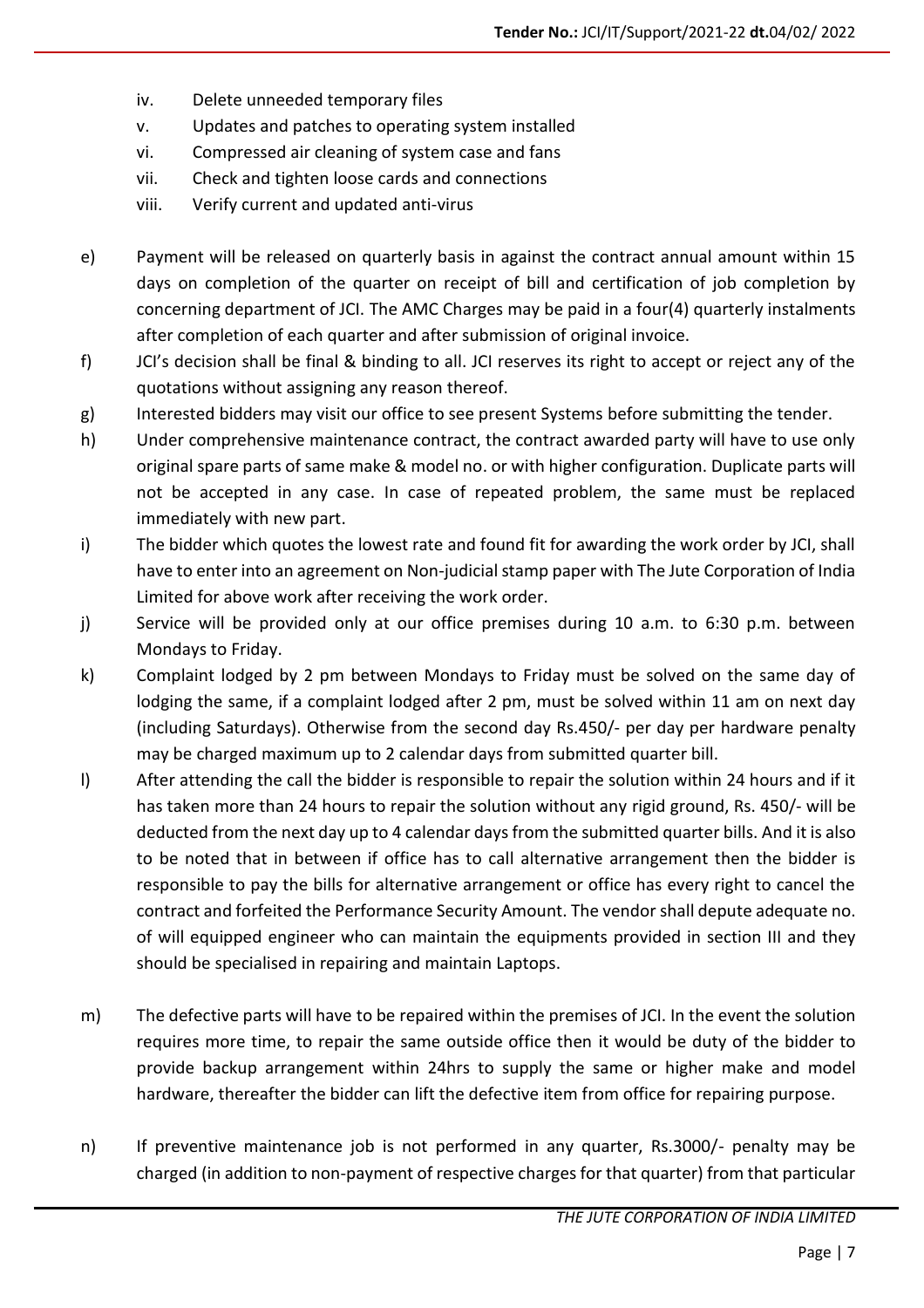quarter's payment. If the same thing occurred consecutively for two quarters, their Performance Security amount will be forfeited and appropriate action will be taken for cancellation of contract etc.

- o) The vendor will maintain a separate log books for each of the Laptopss. These Log Books with successful completion of Preventive Maintenance Reports must be submitted to Computer Section failing which an appropriate, penalty would be imposed. The quarterly payment will strictly be made on the basis of satisfactory report of the computer section of JCI.
- p) The new spare if installed, shall be treated as JCI's asset from the time of installation and the defective parts shall be deposited admin Section of JCI unless otherwise decided by JCI authorities.
- q) Any bidder wants to cancel the contract then they have to intimate JCI one month notice and if the bidder cancel the contract suddenly without any intimation then the bidder is responsible to pay the total cost for repairing the solution which will be incurred by JCI and the performance security deposit & amount of any pending bills will be forfeited and also will lead to blacklisting of the vendor.
- r) If the lowest awarded want to cancel the contract after giving one month notice or JCI is bound to cancel the contract under any circumstance the JCI can offer the L2 bidder on urgent basis for three year Annual maintenance contract with same terms and condition.
- s) The quoted AMC Rate should be inclusive of all applicable taxes and duties.
- t) JCI has every right to cancel the contract at any time if the service of the bidder is not found satisfactory without any prior intimation.
- u) In case of any variation to Unit of items for maintenance, AMC charges will be accordingly adjusted by the JCI. NO price escalation during three years AMC period.

#### **10. TERMINATION & MODIFICATION:**

The JCI may, without prejudice to any other remedy or right, by giving not less than 15 (fifteen) days written notice to the Bidder, terminate the contract in whole or in part: -

- i. If the Bidder breaches any of the terms and conditions of the contract.
- ii. If the Bidder fails to perform/ execute the work within the time period(s) specified in the contract or any extension thereof granted by JCI in writing.
- iii. If the Bidder, in either of the above circumstances, does not remedy its failure within a period of 15(fifteen) days after receipt of the default notice from JCI.
- iv. If the Bidder in the judgment of JCI has engaged in corrupt or fraudulent practices in completing or in executing the contract. In the event, JCI terminate the contract in whole or in part, the JCI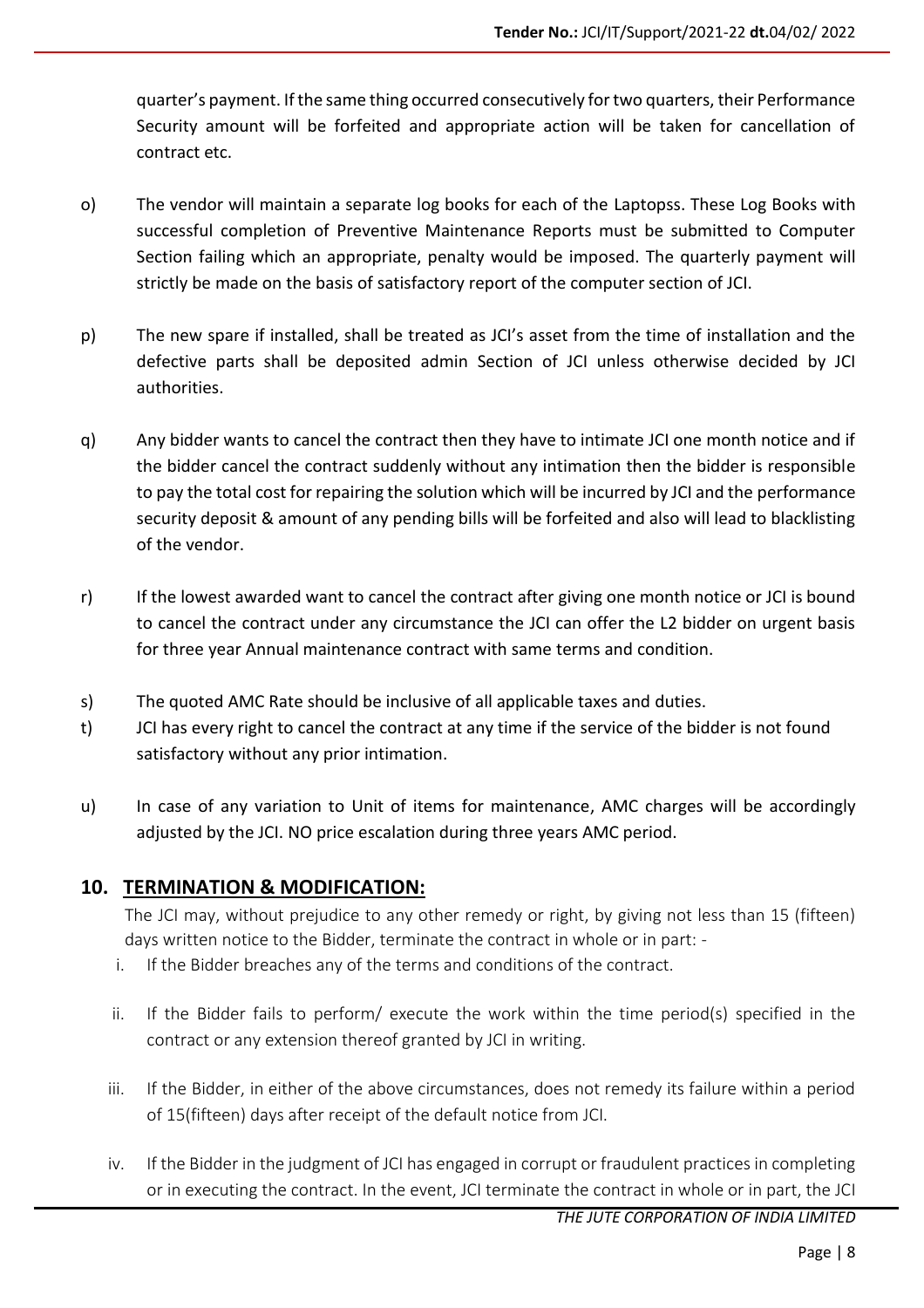may get such services done, upon such terms and in such manner as it deems appropriate and the Bidder shall be liable to JCI for any risk and costs for such similar services.

- v. This contract shall be deemed to have been automatically terminated on the expiry of duration of the contract, thereof.
- vi. In the event that the Bidder or its collaborator at any time during the term of the Contract, becomes insolvent or makes a voluntary assignment of its assets for the benefit of creditors or is adjudged bankrupt, then the JCI shall, by a notice in writing have the right to terminate the Contract and all the rights and privileges of the Bidder/ Service Provider hereunder, shall stand terminated forthwith.
- vii. If the JCI considers that, the performance of the Bidder/ Service Provider is unsatisfactory, or not up-to the expected standard, the JCI shall notify the Bidder/ Service Provider in writing and specify in details the cause of the dissatisfaction. The JCI shall have the option to terminate the Contract by giving 15 days' notice in writing to the Bidder/ Service Provider, if Bidder/Service Provider fails to comply with the requisitions contained in the said written notice issued by the JCI.
- viii. Notwithstanding any provisions herein to the contrary, the JCI may terminate the contract with 15 days' notice to the Bidder/ Service Provider due to any other reason not covered under the above clauses and in the event of such termination the JCI shall not be liable to pay any cost or damage to the Bidder/ Service Provider except for payment of work/services as per the Contract up to the date of termination.
- ix. The terms and conditions of the contract may be modified with mutual consent of both the parties as and when required.

#### **1. SAFETY CODE**

The Bidder shall at his own expense arrange for the safety provisions directly or indirectly employed for performance of the works and shall provide all facilities in connection therewith. JCI shall not be liable for any accident, injury or for any other mishap caused to him/them/their employees/agents employed by the Bidder and for any kind of damage during the execution of the contract or work done.

#### **2. SPECIFICATIONS**

 Before submission of Bids, Bidders are requested to make themselves fully conversant with all Conditions of the Bid Document and other relevant information related to the works/services to be executed under the contract.

#### **3. SIGNING OF CONTRACT:**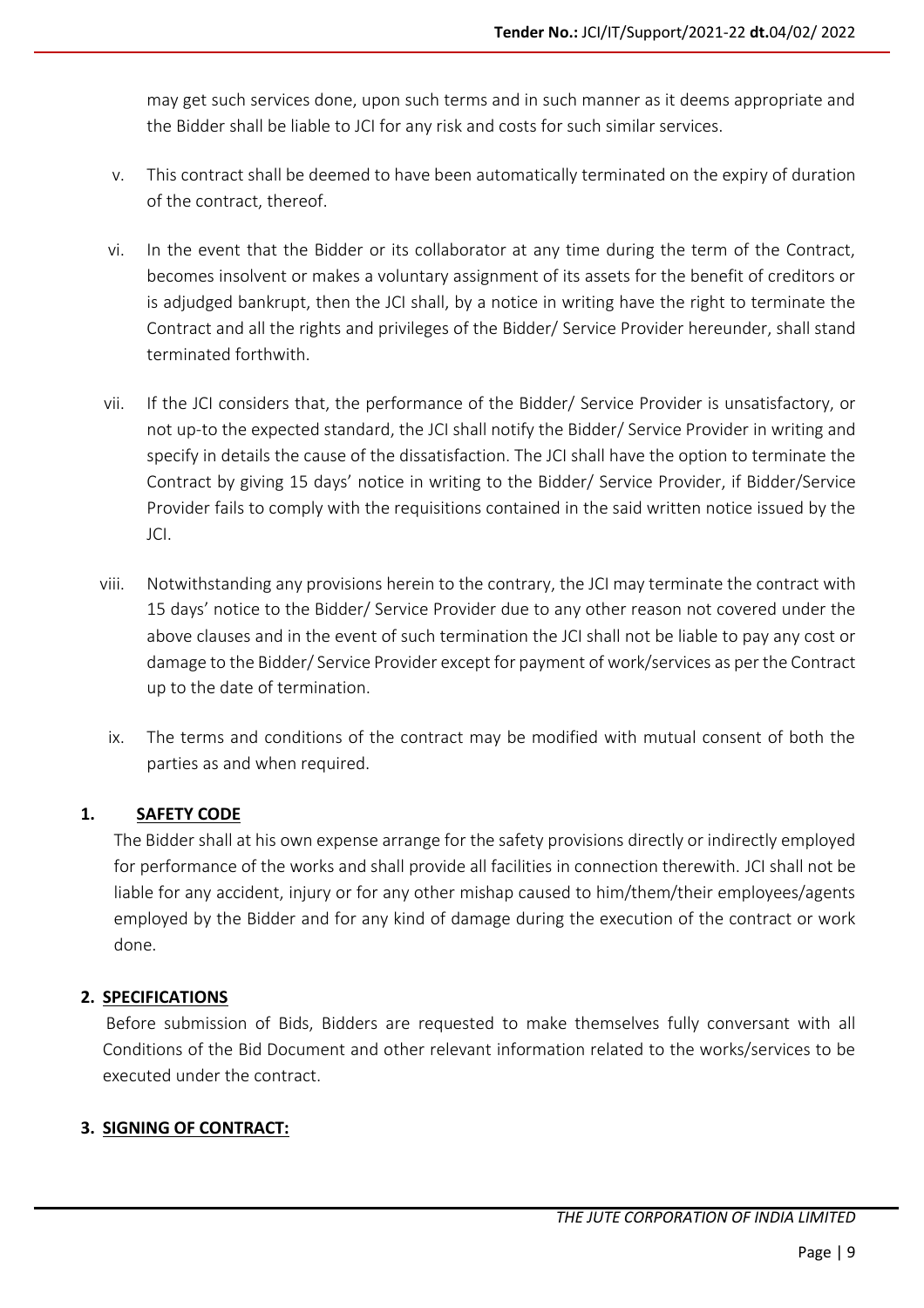The successful bidders shall execute an agreement with JCI on Non- Judicial stamp paper of value not less than Rs. 100/- within 7 (seven) days of written communication for acceptance of lowest rates. The stamp duty shall be borne and paid by the Bidder/Service Provider.

#### **4. VERBAL OR WRITTEN UNDERTAKING NOT BINDING**

 Any verbal or written arrangement abandoning, varying or supplementing this RFP and/or contract or any of the terms hereof shall not be binding on JCI unless and until the same are endorsed and reduced into writing.

#### **5. REPRESENTATION AND WARRANTY:**

Each Party represents and warrants that:

- (a)it has full right, power and authority to enter into and carry out the work mentioned in this RFP/ Contract and have been and is on the date of this RFP/ Contract duly authorized by all necessary and appropriate corporate or other action to execute this RFP/ Contract;
- (b)it has no prior commitments, arrangements or agreements with any other person/ Corporation/ or any other authorities which might interfere with, or preclude the carrying out of its obligations under this RFP/ Contract;
- (c) it has the requisite experience, knowledge, expertise, capability, availability of manpower and infrastructure (with the capacity and the ability to augment all of the foregoing) necessary to effectively and properly render the services for the projects as agreed to be rendered hereunder; and
- (d)it shall perform its obligations, including without limitation, payment obligations under this RFP/ Contract with the standard of skill, diligence and competence meeting global quality standards and shall implement the best practices prevalent in the business/ industry.
- (e)it has all the requisite licenses and permits as required under applicable laws and that any of the terms of this contract does not conflict with, or result in breach of or default under applicable law, or any order, writ, injunction or decree of any court or governmental authority or any RFP/ Contract/agreement, written or oral, to which it is a party.

#### **6. STATUTORY COMPLIANCES**

 The Bidder(s)/ Service Provider shall comply with the provisions of Contract Labour (Regulation & Abolition) Act, 1970, the Contract Labour (Regulation and Abolition) Central Rules, 1971, the Minimum Wages Act 1948, Employee State Insurance Act, 1948, Payment of Wages Act 1936, Workmen's Compensation Act 1923, The Employee's Provident Fund Act (Miscellaneous Provisions) 1952, Payment of Bonus Act 1965, and/or any other rules, regulations and statutes as amended from time to time, that is and/or may be applicable to the Service Provider and its employees/ personnel. JCI reserves the right to call for proof of such compliance whenever deemed necessary and the Bidder/ Service Provider shall abide by the same. The Bidder shall be solely responsible for violation of any provisions of the aforesaid acts, rules or any other statutory provisions and shall further keep JCI indemnified from all acts of omission, fault, breaches and/ or any claim, demand, loss, injury and expense arising out of non-compliance of any such acts/ rules. In case of Bidder's failure to fulfill any of the obligations hereunder and/ or under the said Acts/rules/regulations or any bye-laws, JCI shall be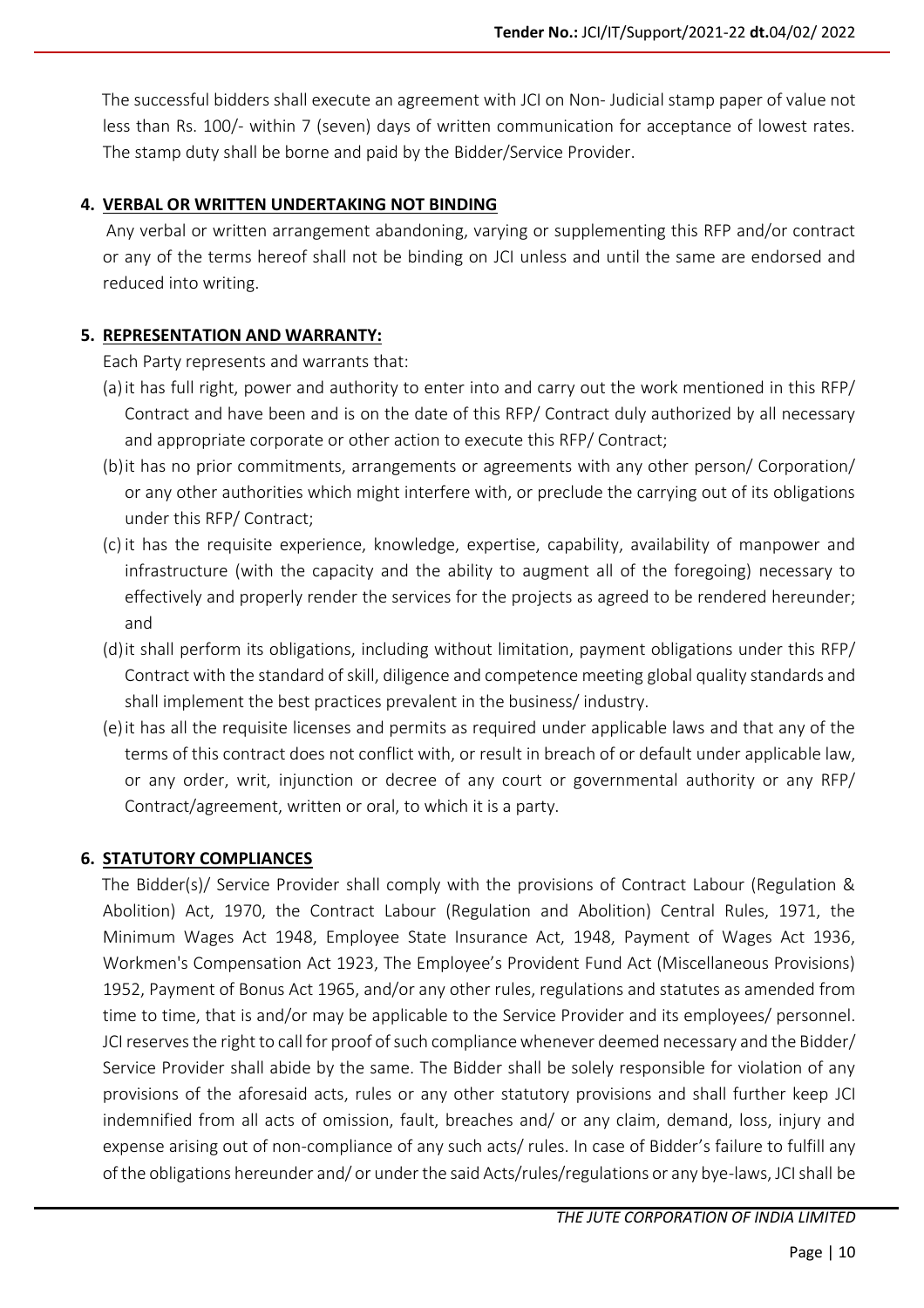at liberty to recover the same either by deducting it from the Security Deposit/Earnest Money or from any other sum due from JCI to the Service Provider whether under this contract or otherwise.

#### **7. LEGAL RELATIONSHIP**

 Contract is on principal-to-principal basis and does not create any employer-employee relationship. Bidder/Service Provider shall provide the services herein as Independent contractor and nothing contained herein shall be deemed to create an association, partnership, joint venture or relationship of principal and agent or master and servant, or employer and employee between the JCI and the Bidder/ Service Provider.

 All persons employed by the Bidder/ Service Provider shall be engaged by him as own employees in all respects, and all rights and liabilities under the Indian Factories Act, or the Workmen's Compensation Act, or Employees Provident Fund Act, and other applicable acts/ rules in respect of all such personnel shall exclusively be that of the Bidder/ Contractor.

#### **8. INTELLECTUAL PROPERTY RIGHTS**

 The Bidder/ Service Provider shall indemnify the JCI from and against all claims, demands, actions and proceedings and all costs arising therefrom for or on account of licence fees, infringement of any patent rights, design, trademark or other protected rights in respect of any plant, machinery, work, materials and process used in connection with the contract or during the execution of work/ contract.

#### **9. FORCE MAJEURE**

 Neither party shall be liable for any delay or failure in performing any of its obligations hereunder, if such delay or failure either wholly or partly is due to Force Majeure conditions such as floods, earthquakes or other acts of God, or any acts of governmental body or public enemy, wars, riots, embargoes, epidemics, pandemics, fires or any other causes, circumstances or contingencies beyond the control of such party. The party affected by such Force Majeure condition shall forthwith notify the other Party/Parties, of the nature and extent thereof, in writing, within seven (7) days after the occurrence of such Force Majeure condition and shall, to the extent reasonable and lawful under the circumstances, use best efforts to remove or remedy such cause with all reasonable dispatch.

 If the Force Majeure condition in question prevails for a continuous period of one (1) month, the parties affected by such condition shall enter into bona fide discussions with a view to alleviating its effect on this Agreement by agreeing to such alternative agreement as may be fair and reasonable.

#### **10. CONFIDENTIALITY:**

 Information relating to the evaluation of tenders shall not be disclosed to Bidders or any other persons not officially concerned with the process until information on award of contract is communicated to all Bidders or the selection process is complete. The undue use by any bidder of confidential information related to the process may result in rejection of its proposal. Except with the prior written consent of the JCI, no party shall at any time communicate to any person or entity any confidential information acquired in the course of the Contract.

#### **11. NON-DISCLOSURE:**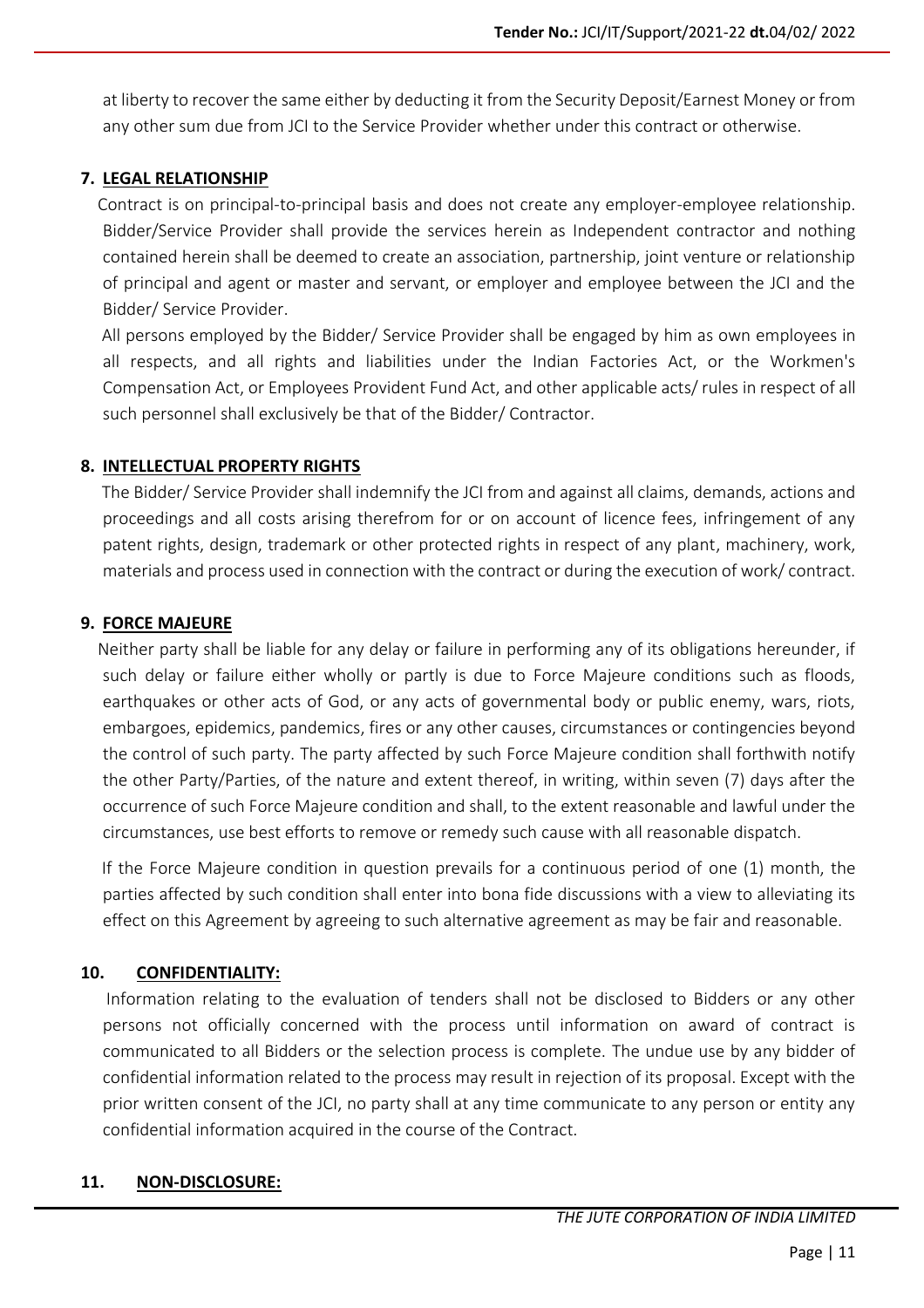The Bidder shall not disclose directly or indirectly any information or details of the contract work and/or details of office, operational process, technical know-how, security arrangements and administrative/ organizational matters of the JCI, which may come to possession or knowledge of the Bidder during discharging its contractual obligations under this RFP/ Contract to any third party and shall at all times hold the same in the strictest confidence. The Bidder shall treat the details of the contract as private and confidential, except to the extent necessary to carry out the obligations under it or to comply with applicable laws. The Bidder shall not publish, permit to be published or disclose any particulars of the works in any trade or technical paper or elsewhere without the previous written consent of the JCI. The Bidder shall indemnify the JCI for any loss suffered by the JCI as a result of the disclosure of any confidential information. Failure to observe the above shall be treated as breach of contract on the part of the Bidder, and the JCI shall be entitled to claim damages and pursue legal remedies. The Bidder's obligation with respect to non-disclosure and confidentiality will survive the expiry or termination of this RFP/ Contract for whatever reason.

#### **12. NOTICE:**

 All notices or reports permitted or required under this RFP/ Contract or otherwise in connection to the work, shall be in writing and sent to the address set forth hereunder or such other address as either party may specify in writing by personal delivery or by the recognized courier services, speed post or registered post etc.

Corporation's Address: Service Provider Address \_\_\_\_\_\_\_\_\_\_\_\_\_\_\_\_\_\_\_\_\_ \_\_\_\_\_\_\_\_\_\_\_\_\_\_\_\_\_\_\_\_\_\_\_\_\_ \_\_\_\_\_\_\_\_\_\_\_\_\_\_\_\_\_\_\_\_\_ \_\_\_\_\_\_\_\_\_\_\_\_\_\_\_\_\_\_\_\_\_\_\_\_\_

\_\_\_\_\_\_\_\_\_\_\_\_\_\_\_\_\_\_\_\_\_ \_\_\_\_\_\_\_\_\_\_\_\_\_\_\_\_\_\_\_\_\_\_\_\_\_

#### **13. INDEMNITY:**

 The Bidder will defend, indemnify and hold JCI harmless during and after the term of the contract from and against any/all liabilities, damages, claims, fines, penalties, actions, proceedings and expenses in connection to or arising out of this contract.

#### **14. DISPUTE RESOLUTION & GOVERNING LAWS:**

Any dispute, differences or controversy of whatsoever nature between the parties arising out of or in relation to this RFP/ contract or touching or relating to construction, meaning, scope, performance, operation or effect of the RFP/contract or the validity or the breach thereof, shall in the first instance be attempted to be resolved amicably through discussions/negotiations between the parties. In the event the same is not resolved amicably within 15 days, such matter(s) shall be referred for Arbitration. The Arbitrator (other than the employee of the parties hereto) shall be a Sole Arbitrator to be mutually appointed by both parties within a period of 15 days from the date of notice by the party concerned, failing which the sole Arbitrator shall be appointed as per the provisions of the Arbitration and Conciliation Act 1996 as amended and the decision/ award of the Sole Arbitrator shall be final and binding upon the parties hereto. The language of the arbitration shall be English and the seat of the arbitration shall be at Kolkata.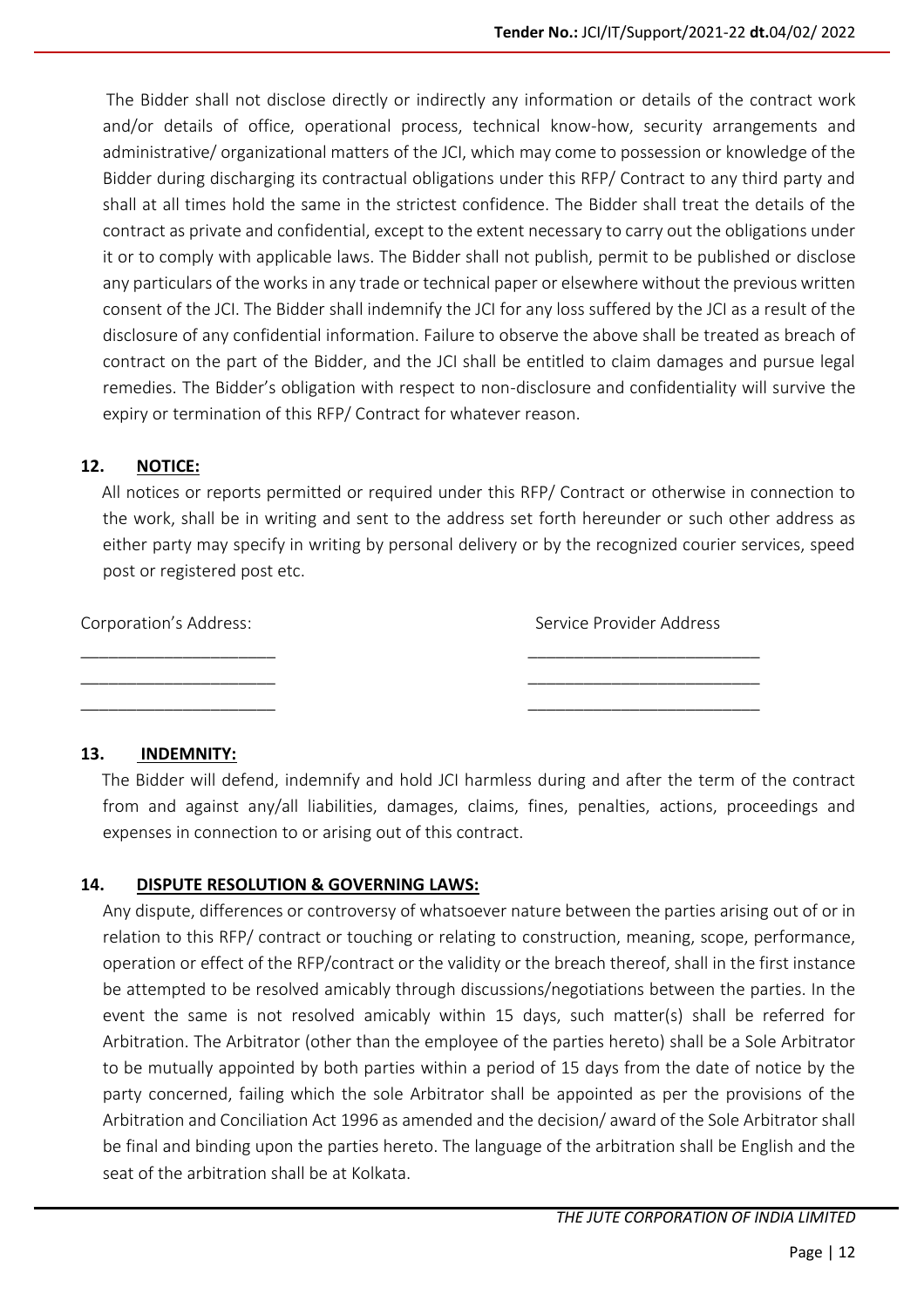This RFP/ Contract shall be interpreted and constructed in accordance with Indian laws and only the Courts at Kolkata shall have exclusive jurisdiction over any matters arising out of this RFP/ Contract.

#### **15. FRAUD AND CORRUPT PRACTICES**

 The Bidders and their respective officers, employees, agents and advisers shall observe the highest standard of ethics during the Bidding/Selection Process. Notwithstanding anything to the contrary contained in this RFP, JCI shall reject a Proposal without being liable in any manner whatsoever to the Bidder, if it determines that the Bidder has, directly or indirectly or through an agent, engaged in corrupt practice, fraudulent practice, coercive practice, undesirable practice or restrictive practice (collectively the "Prohibited Practices") in the Selection Process. In such an event, JCI shall, without prejudice to its any other rights or remedies, forfeit and appropriate the Bid Security or Performance Security, as the case may be, for, inter alia, time, cost and effort of JCI, in regard to the RFP, including consideration and evaluation of such Bidders Proposal.

 For the purposes of this Clause, the following terms shall have the meaning hereinafter respectively assigned to them: (a) "corrupt practice" means (i) the offering, giving, receiving, or soliciting, directly or indirectly, of anything of value to influence the action of any person connected with the Selection Process (for avoidance of doubt, offering of employment to or employing or engaging in any manner whatsoever, directly or indirectly, any official of JCI who is or has been associated in any manner, directly or indirectly with the Selection Process or the LOI or has dealt with matters concerning the Agreement or arising there from, before or after the execution thereof, at any time prior to the expiry of one year from the date such official resigns or retires from or otherwise ceases to be in the service of JCI, shall be deemed to constitute influencing the actions of a person connected with the Selection Process); or (ii) save as provided herein, engaging in any manner whatsoever, whether during the Selection Process or after the issue of the LOA or after the execution of the contract, as the case may be, with any person in respect of any matter relating to the Project or the LOA or the Agreement, who at any time has been or is a legal, financial or technical consultant/ adviser of JCI in relation to any matter concerning the Project; (b) "fraudulent practice" means a misrepresentation or omission of facts or disclosure of incomplete facts, in order to influence the Selection Process; (c) "coercive practice" means impairing or harming or threatening to impair or harm, directly or indirectly, any persons or property to influence any person s participation or action in the Selection Process; (d) "undesirable practice" means (i) establishing contact with any person connected with or employed or engaged by Department with the objective of canvassing, lobbying or in any manner influencing or attempting to influence the Selection Process; or (ii) having a Conflict of Interest; and (e) "restrictive practice" means forming a cartel or arriving at any understanding or arrangement among Bidders with the objective of restricting or manipulating a full and fair competition in the Selection Process.

#### **16. CONFLICT OF INTEREST**

 A bidder shall not have a conflict of interest that may affect the Selection Process. Any Bidder found to have a Conflict of Interest shall be disqualified. In the event of disqualification, JCI shall forfeit and appropriate the EMD, if available, for, inter alia, the time, cost and effort of department including consideration of such bidder's Proposal, without prejudice to any other right or remedy that may be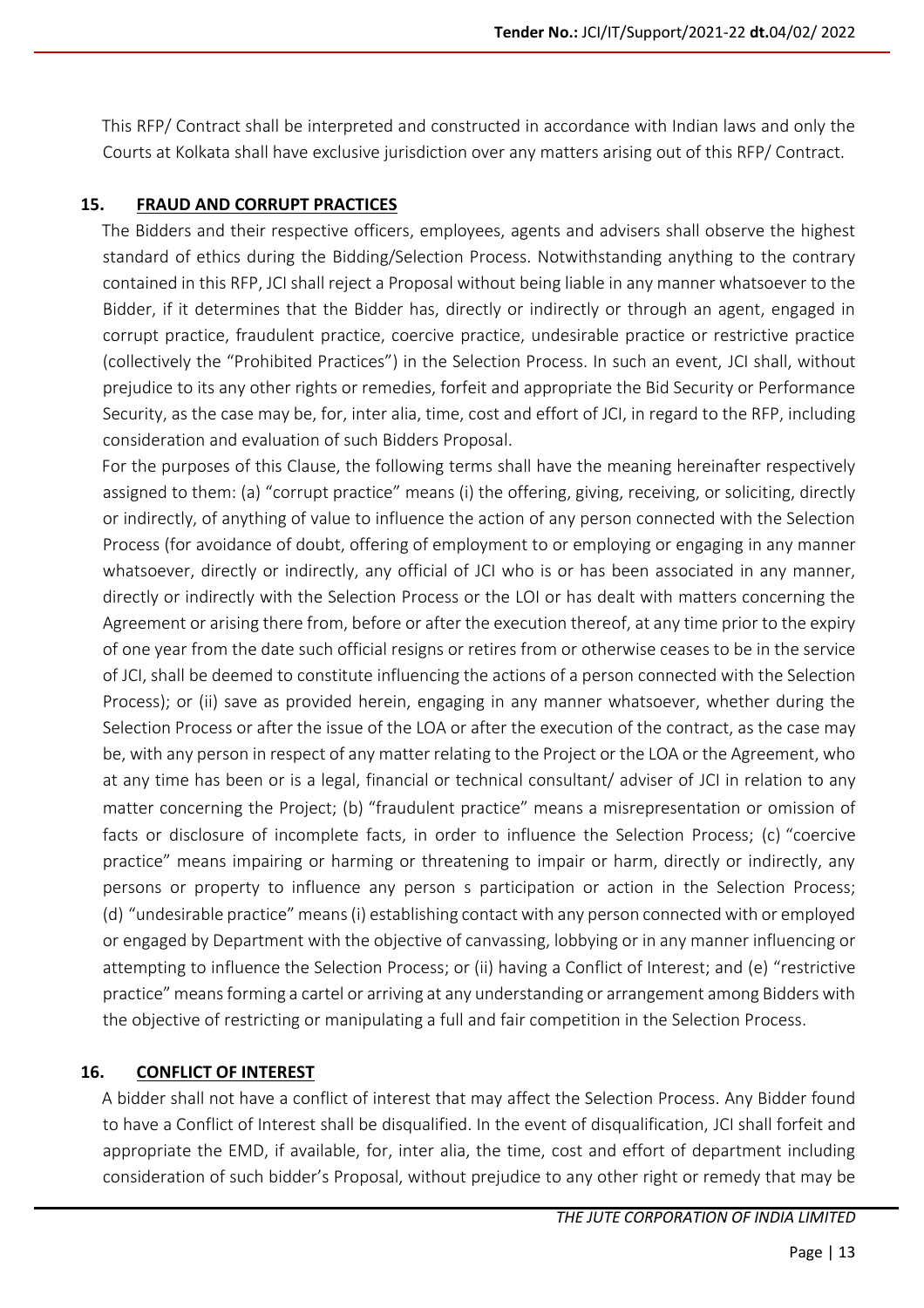available to JCI hereunder or otherwise.

#### **17. DISCLAIMER**:

 JCI is under no obligation to enter into any contract with any one by issuing this Tender Notice. JCI reserves the right to accept or reject any or all responses and to request additional submissions or clarification from one or more Bidder at any stage or to cancel the entire process without assigning any reason. JCI makes no representation or warranty, express or implied, as to the accuracy, correctness and completeness of the information contained in the bid documents.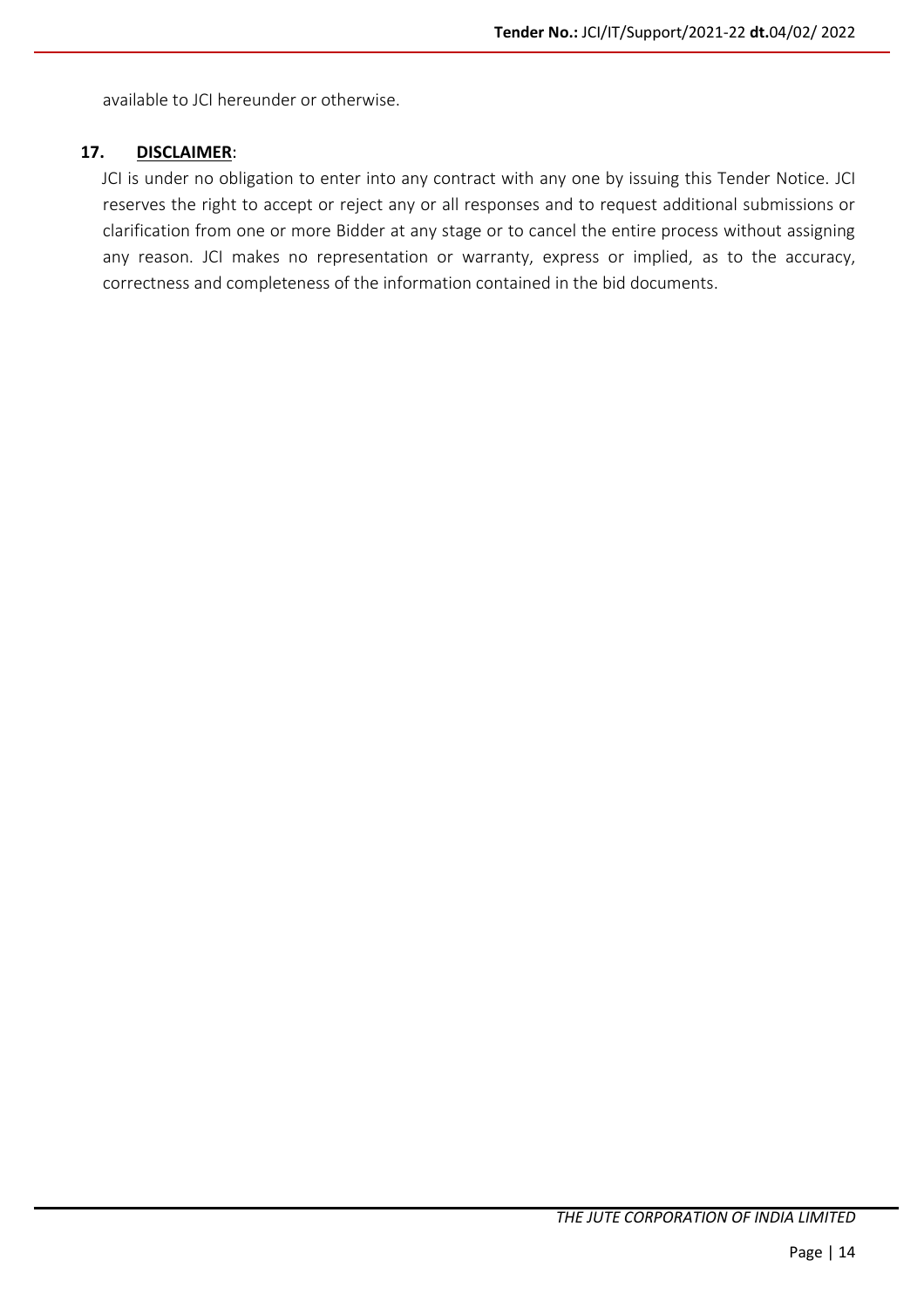#### **Section – IV: Forms**

#### **Technical Bid Format (to be typed on bidder's letter head)**

#### TENDER NOTICE FOR ANNUAL CONTRACT FOR COMPREHENSIVE MAINTENANCE OF LAPTOPSOF THREE YESARS AT HO,Kolkata

| <b>NAME OF THE</b>                                   |                               |
|------------------------------------------------------|-------------------------------|
| ÷<br><b>TENDERER</b>                                 |                               |
|                                                      |                               |
| Firm'sName<br>$\ddot{\cdot}$                         |                               |
|                                                      |                               |
| <b>PostalAddress</b><br>$\ddot{\cdot}$               |                               |
|                                                      |                               |
|                                                      |                               |
|                                                      |                               |
|                                                      |                               |
| <b>Date of Establishment</b><br>$\ddot{\phantom{a}}$ |                               |
|                                                      |                               |
| TelephoneNos.<br>$\vdots$                            |                               |
| <b>ContactPerson</b><br>$\ddot{\phantom{a}}$         |                               |
| MobileNo.<br>$\ddot{\phantom{a}}$                    |                               |
| EmailID:                                             |                               |
| <b>PAN</b><br>$\ddot{\phantom{1}}$                   |                               |
| GSTNo.:                                              |                               |
| Provident FundRegn.No.<br>$\sim$ :                   |                               |
|                                                      |                               |
| <b>ESIC Regn No:</b>                                 |                               |
| <b>Other Documents if any:</b>                       |                               |
|                                                      |                               |
|                                                      |                               |
| Date:<br>Place:                                      |                               |
|                                                      | Signature of Bidder<br>(Seal) |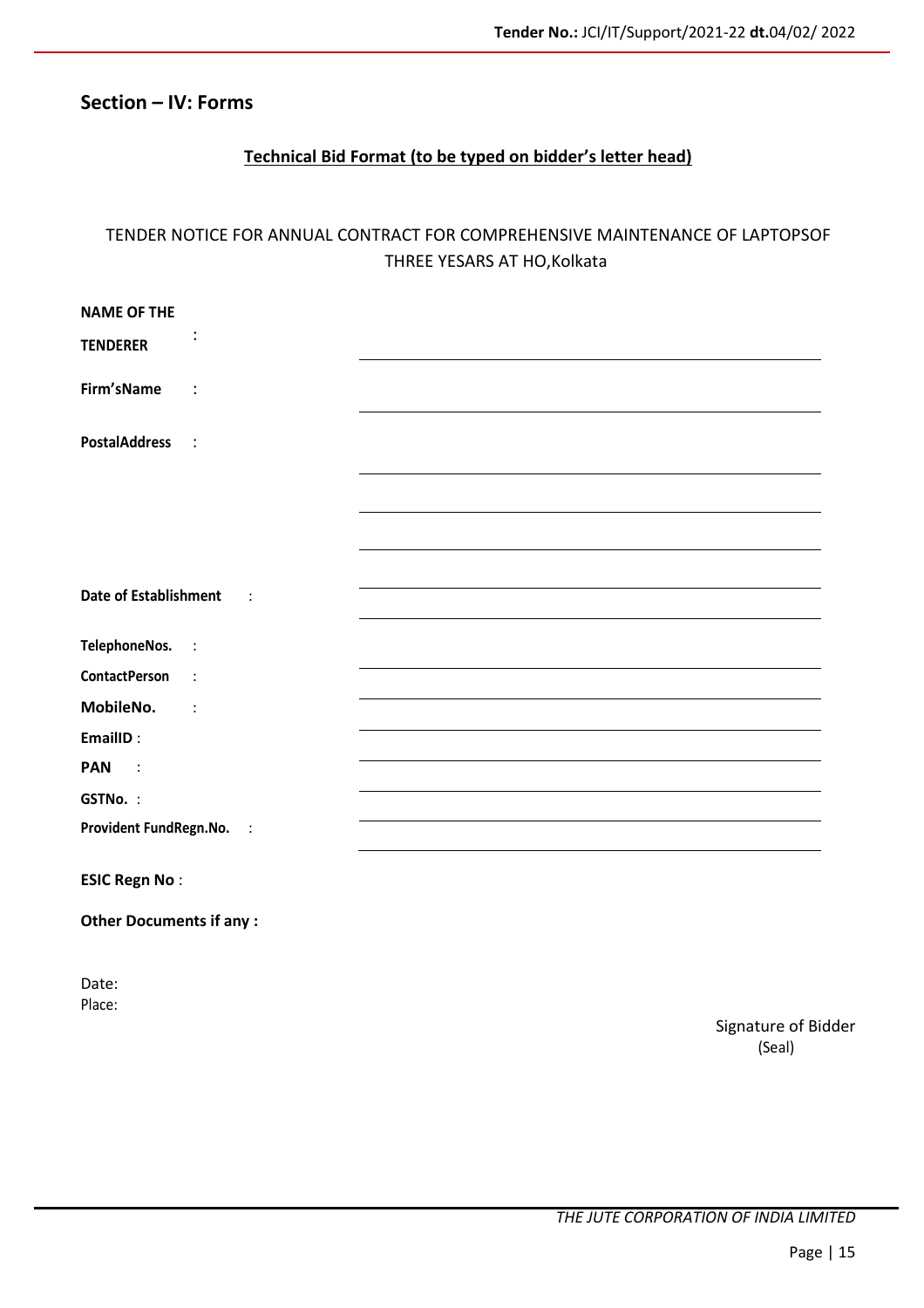#### Financial Bid Format (to be typed on bidder's letter head)

| SI No         | <b>Brand</b> | <b>Model</b>     | Quantity | Rate | <b>GST Amount</b> | <b>Total Amount</b> |
|---------------|--------------|------------------|----------|------|-------------------|---------------------|
| 1             | lenovo       | $V-110$          | 9        |      |                   |                     |
| $\mathcal{L}$ | Hp           | Core i5(3FQ2OPA) |          |      |                   |                     |
| 3             | <b>HP</b>    | Pavilion x360    | 3        |      |                   |                     |
| 4             | Hp           | Probook 4420s    | 2        |      |                   |                     |
| 5             | Hp           | Probook 4430s    | 4        |      |                   |                     |
| 6             | Hp           | Compaq nx6320    |          |      |                   |                     |
| 7             | Apple        | Macbook air13    |          |      |                   |                     |
| 8             | Dell         | N4010            |          |      |                   |                     |
|               | Total        |                  | 28       |      |                   |                     |

#### **1. Comprehensive Maintenance of Laptops.**

#### **GST rate to be clearly mentioned**

The total rate quoted is Rupees……………….…………………………………..…………………… (in words)

**Note1 :** In case, any error is observed in totalling of 'Rate' column then JCI will consider the applicable correct total amount for evaluation

**Note2**:If any discrepancy is found in total amounts mentioned in figure and in words then, the amount pertaining to the correct total of the 'Rate' column will be considered for evaluation. GST to be provided separately if applicable